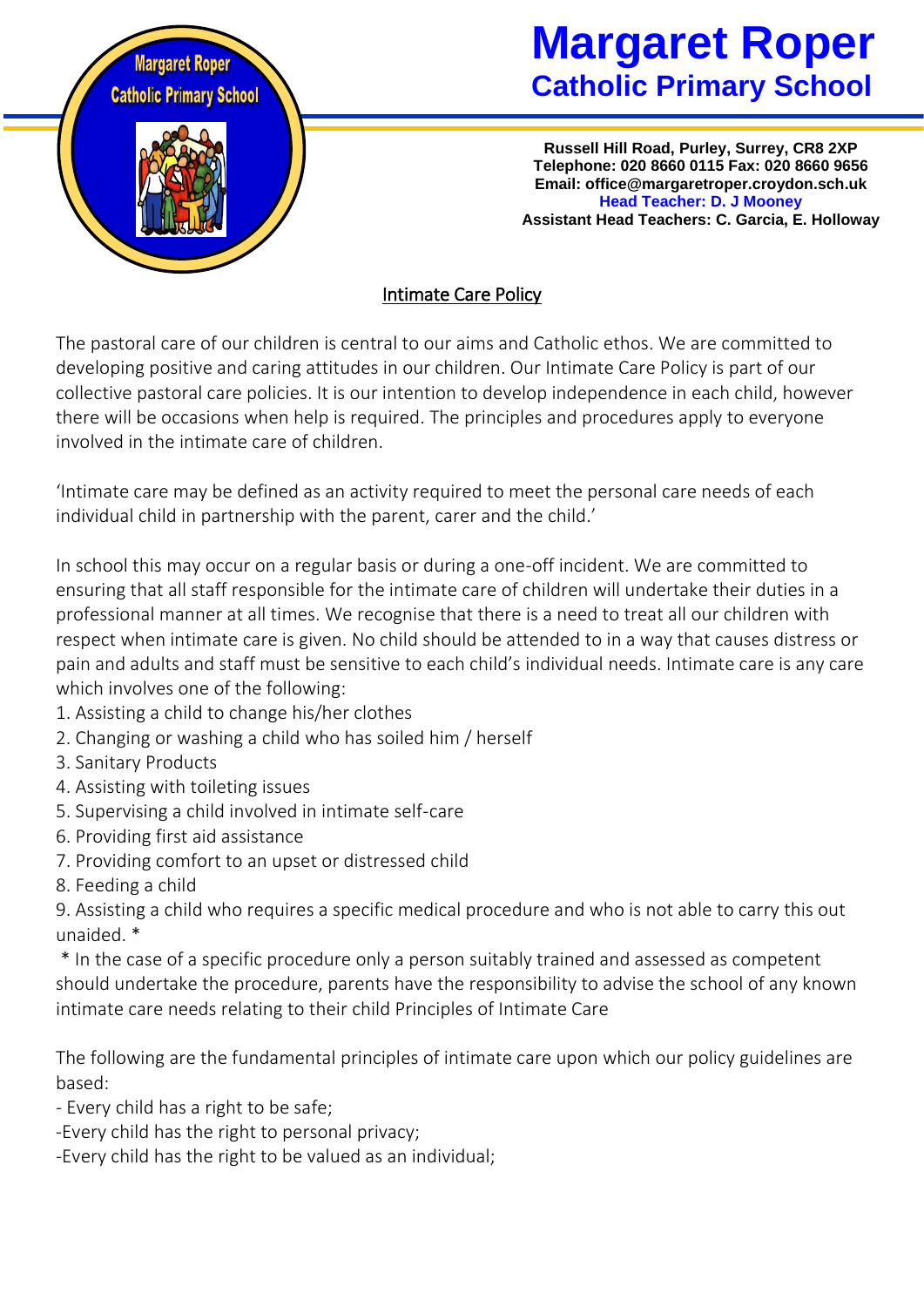- Every child has the right to be treated with dignity and respect;

-All children have the right to be involved and consulted in their own intimate care to the best of their abilities;

- All children have the right to express their views on their own intimate care and to have their views considered.

- Every child has the right to have levels of intimate care that are appropriate and consistent.

# Assisting a child to change his / her clothes

This is more common in our Foundation Stage. On occasions an individual child may require some assistance with changing if, for example, he / she has an accident in the toilet, gets wet outside, or has vomit on his / her clothes etc. Staff will always encourage children to attempt undressing and dressing unaided. However, if assistance is required this will be given. Staff will always ensure that they have a colleague in attendance when supporting dressing/undressing and will always give the child the opportunity to change in private, unless the child is in such distress that it is not possible to do so. If staff are concerned in any way parents will be sent for and asked to assist their child and informed if the child becomes distressed.

# Changing a child who has soiled him/herself

If a child soils him/herself in school a professional judgement has to be made whether it is appropriate to change the child in school, or request the parent/carer to collect the child for changing. In either circumstance the child's needs are paramount and he/she should be comforted and reassured throughout. The following guidelines outline our procedures but we will also seek to make age-appropriate responses.

- The child will be given the opportunity to change his / her underwear in private and carry out this process themselves.
- School will have a supply of wipes, clean underwear (A supply of clean underwear is kept in the Medical Room).
- If a child is not able to complete this task unaided, school staff will attempt to contact the emergency contact to inform them of the situation.
- If the emergency contact is able to come to school within an appropriate time frame, the child will be accompanied and supported by a staff member until they arrive. This avoids any further distress and preserves dignity.
- If the emergency contact cannot attend, school will seek verbal permission for staff to change the child. If none of the contacts can be reached the headship team are to be consulted and the decision taken on the basis of loco-parentis and our duty of care to meet the needs of the child.
- Ensure that the action you are taking is necessary.
- Ensure the child is happy with who is changing him / her.
- Be responsive to any distress shown. Basic hygiene routines
- Always wear protective disposable gloves.
- Seal any soiled clothing in a plastic bag for return to parents.

## Sanitary products

The school will keep a supply of sanitary products for girls in the junior classes. These supplies will always be kept in the first aid room in the designated cupboard.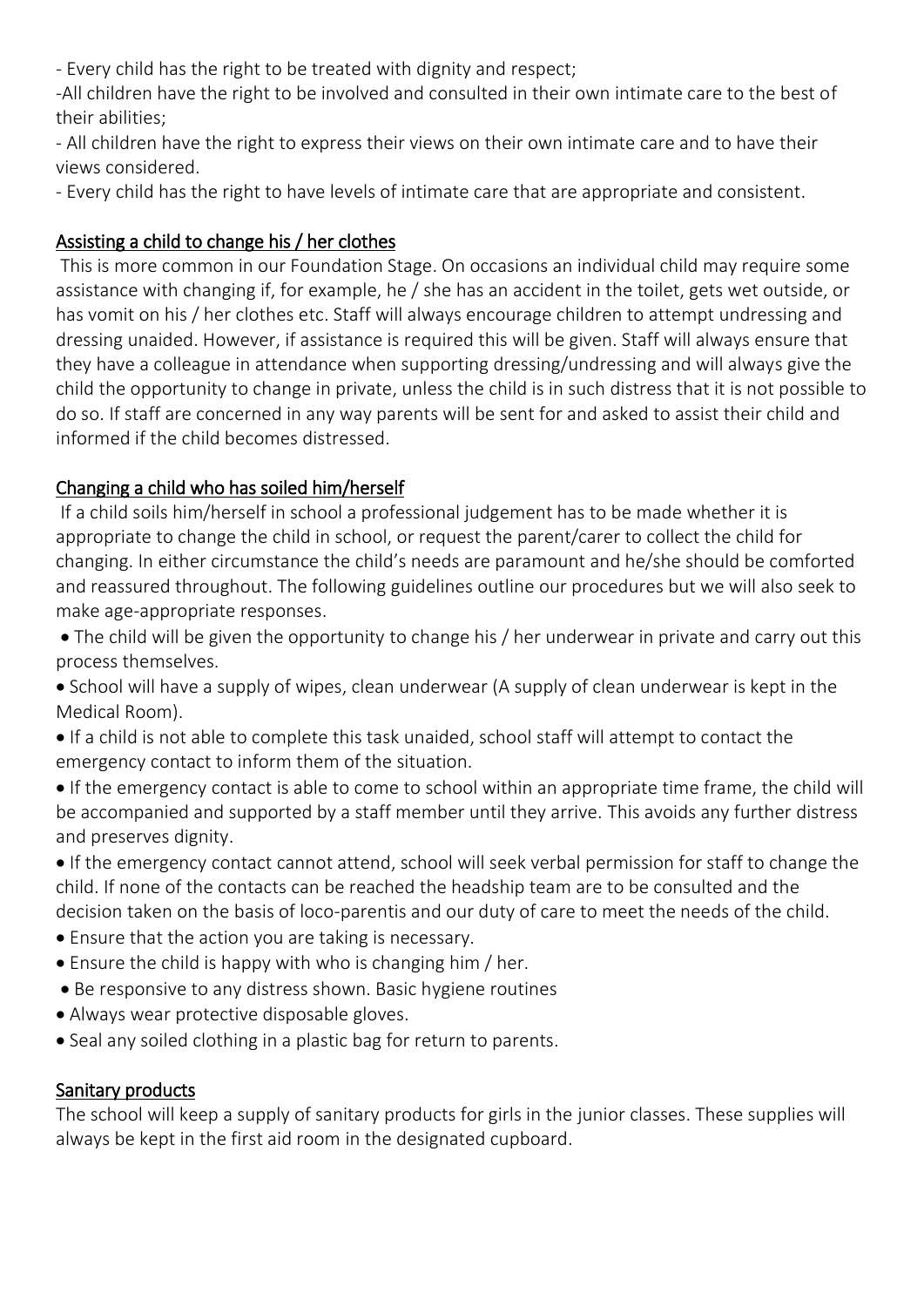Junior girls will be informed that sanitary products are available to obtain in a discreet manner if need be at all times but that a member of staff must always be informed before products are taken.

#### Providing comfort or support to a child:

There are situations and circumstances where children seek physical comfort from staff (particularly children in Early Years). Where this happens, staff need to be aware that any physical contact must be kept to a minimum. When comforting a child or giving reassurance, staff must ensure that at no time can the act be considered intimate. If physical contact is deemed to be appropriate, staff must provide care which is professionally appropriate to the age and context. If a child touches a member of staff in a way that makes him/her feel uncomfortable this can be gently but firmly discouraged in a way which communicates that the touch, rather than the child, is unacceptable. If a child touches a member of staff, as noted above, this should be discussed, in confidence with the Designated Teacher for Child Protection.

#### Changing for PE

Girls and boys in KS2 from year 5 to year 6 will be given the option to change in two separate rooms so they are given more privacy.

#### First Aid:

First aid to be carried out by first aiders only. (see first aid policy)

#### Swimming:

All classes participate in a swimming programme at Thomas More swimming pool. Children are entitled to respect privacy when changing their clothes however, there must be the required level of supervision to safeguard young people with regard to health and safety considerations and to ensure that bullying, teasing or other unacceptable behaviour does not occur. Boys and girls get changed in separate changing rooms.

### Guidelines for good practice:

All children have the right to be safe and to be treated with dignity and respect. These guidelines are designed to safeguard children and staff.

They apply to every member of staff involved with the intimate care of children. Young children and children with special educational needs can be especially vulnerable. Staff involved with their intimate care need to be particularly sensitive to their individual needs.

1. Involve the child in the intimate care. Try to encourage a child's independence as far as possible in his or her intimate care. Where a situation renders a child fully dependent, talk about what is going to be done and, where possible, give choices. Check your practice by asking the child or parent about any preferences while carrying out the intimate care.

2. Treat every child with dignity and respect and ensure privacy appropriate to the child's age and situation. Care should not be carried out by a member of staff working alone with a child.

3. Make sure practice in intimate care is consistent. Effective communication between all parties ensures that practice is consistent.